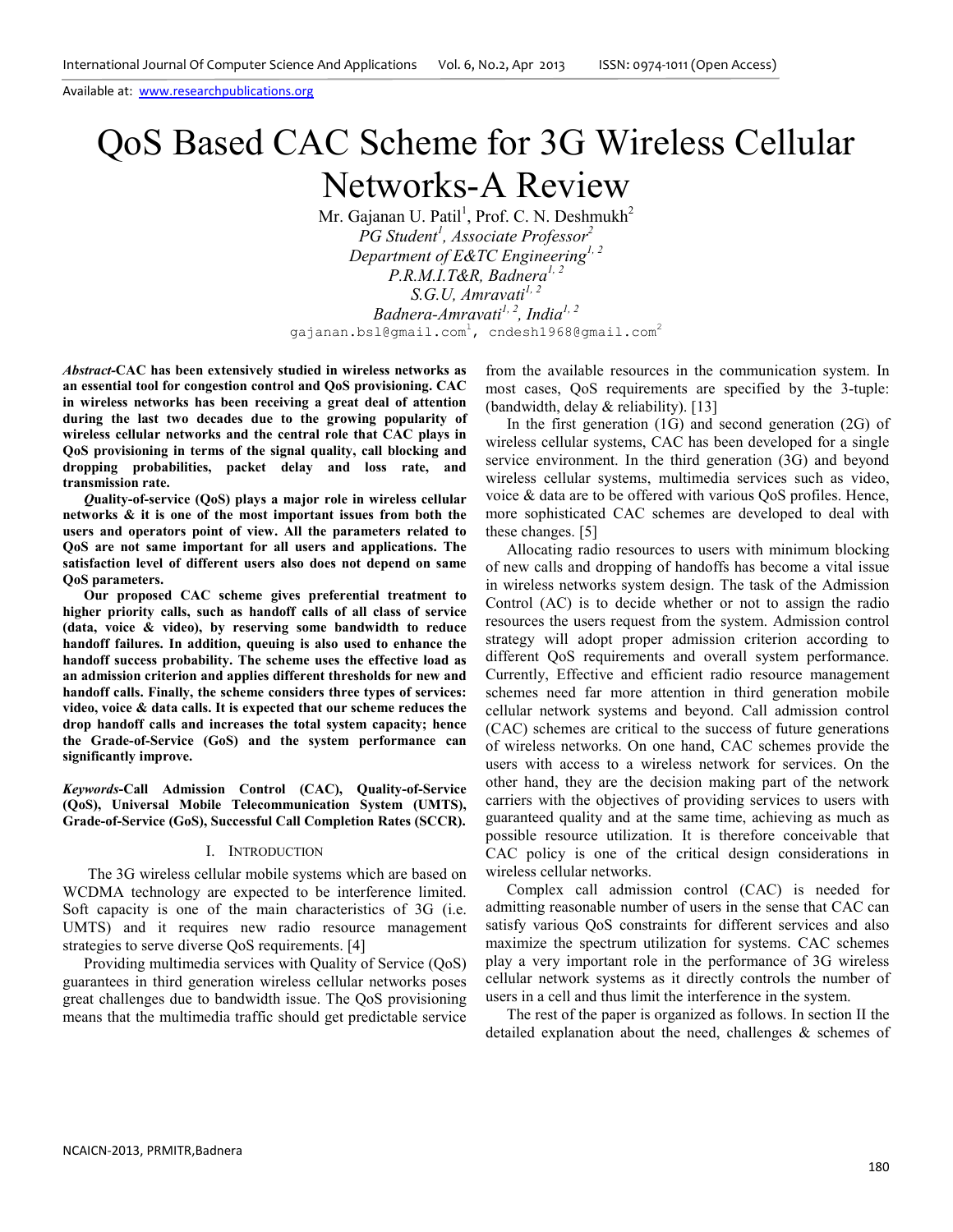QoS has been presented. Section III, provides an overview of various aspects of CAC schemes in today's wireless cellular networks along with the proposed scheme is elaborated. Section IV describes the main reasons for using call admission control schemes to guarantee quality-of-service parameters. Finally, we concluded the paper in section V.

## II. QUALITY-OF-SERVICE (QOS)

# *A. Quality-of-Service (QoS)*

Quality-of service (QoS) in wireless cellular networks is defined as the capability of the cellular service providers to provide a satisfactory service which includes voice quality, signal strength, low call blocking and dropping probability, high data rates for multimedia and data applications etc. For network based services QoS depends on the following factors:

*1) Throughput:* The rate at which the packets go through the network. Maximum rate is always preferred.

*2) Delay:* This is the time which a packet takes to travel from one end to the other. Minimum delay is always preferred.

*3) Packet Loss Rate:* The rate at which a packet is lost. This should also be as minimum as possible.

*4) Packet Error Rate:* This is the errors which are present in a packet due to corrupted bits. This should be as minimum as possible.

*5) Reliability:* The availability of a connection. (Links going up/down).

It is for these reasons that providing quality-of-service (QoS) has been a great challenge in the past and it continues to be a hot topic as there is still a lot of scope to provide better service standards. [6]

## *B. Need of Quality-of-Service (QoS)*

Imagine a situation where you are hardly able to hear what your friend is talking over the phone or the phone gets cut when you are talking something important. These things are highly undesirable and you do not want to get low quality service for paying high monthly bills. Communication plays a major role in today's world and to support it QoS has to be given maximum priority. It is important to differentiate the traffic based on priority level. Some traffic classes should be given higher priority over other classes, Example: voice should be given a higher priority compared to data traffic as voice is still considered as the most important service. It should be noted that more preference has to be given to customers who pay more to get better service, without affecting the remaining customers who pay normal amount. To realize all these things effective QoS schemes are needed. Issues and schemes related to providing better QoS is the main subject of this paper.

# *C. Quality-of-Service (QoS) Challenges*

In wireless cellular networks QoS refers to the measurement of a system with good transmission quality, service availability and minimum delay. The major challenges when considering QoS in wireless cellular networks are varying rate channel characteristics, bandwidth allocation and handoff support among homogeneous & heterogeneous wireless networks. Some of the other challenges are efficient usage of the spectrum as its availability is limited. Bandwidth allocation plays a major role with respect to this aspect. It must be made sure that bandwidth is allocated in an efficient manner and also the remaining bandwidth should not be wasted. Some schemes like renegotiation scheme take care of this issue by allocating the remaining bandwidth to lower priority classes. Things get even more complicated when data and voice service has to be supported. Voice services are very delay sensitive and require real-time service. On the other hand data services are less delay sensitive but are very sensitive to loss of data and also they expect error free packets. So both these factors have to be considered for providing QoS for voice and data services. [10]

## *D. Priority in Quality-of-Service (QoS)*

In 1G network and 2G networks such as GSM and CDMA there is only one aspect of QoS and it is voice. Providing quality speech is the major concern. Now in 3G networks QoS has to be provided for voice as well as data. Still priority is given for voice services as they are considered as the primary service. They are very delay sensitive and require real-time service. Data services are comprised of text and multimedia. These services are less delay sensitive but expect better throughput and less or no loss rate.

## *E. QoS Schemes in Wireless Cellular Networks*

There are many QoS schemes which have been deployed for wireless cellular networks and each scheme has its own advantages and disadvantages. In this paper we are going to look into some of the fundamental and effective QoS schemes which are used for providing video, voice & data services.

Fault Tolerant Dynamic Allocation scheme looks into methods of reusing the channels effectively between two cells, which are separated by a minimum distance so that they do not interfere with each other. The channels are allocated dynamically as opposed to static allocation where the channels are allocated and reserved beforehand.

The next scheme is the call admission control (CAC) which employs pre-blocking of calls based on the available bandwidth for handling calls. This scheme is based on two schemes namely pre request scheme and the guard channel scheme. CAC scheme utilizes both the schemes and gives better performance in terms of successful call completion rates (SCCR) and provides guaranteed QoS for profiled users.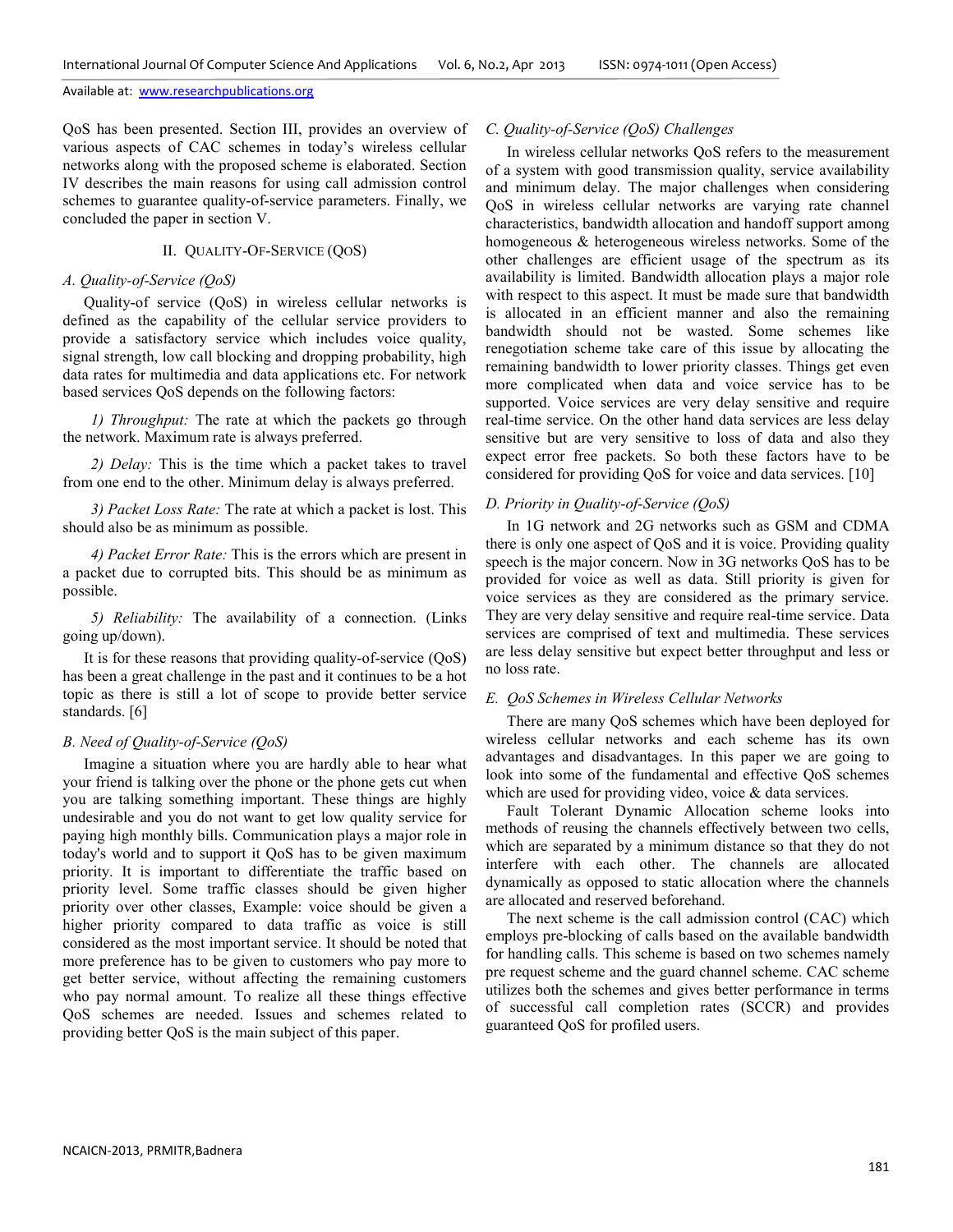In the Mobility prediction techniques hand off losses are reduced and due to which the blocking and the dropping probabilities are significantly reduced. In this mobility prediction scheme road topology information is gathered and stored in a database and the path or the trajectory of the mobile host is calculated. No assumption about the shape of the cell is assumed.

The renegotiation scheme is a scheme in which the bandwidth allocation is changed dynamically based on the availability. If a low priority service has been admitted with a bandwidth less than what it had asked and after sometime extra bandwidth is available due to completion of a high priority service then the remaining bandwidth is given to the low priority service and thus increases the QoS of the lower priority service. This scheme also ensures that the higher priority services get their requested bandwidth and they are not affected in any way. [7-10]

#### III. CALL ADMISSION CONTROL (CAC)

This section provides a comprehensive survey of call admission control (CAC) schemes with QoS provisioning in modern wireless cellular networks.

## *A. Call Admission Control (CAC) in Wireless Cellular Networks*

Extensive research work has been done on the call admission control (CAC) schemes in wireless cellular networks. They can be classified based on various design focuses and schemes, and each scheme has its own advantages and disadvantages. Generally, call admission control (CAC) in 3G wireless cellular networks give higher priority for voice service than data services for resource allocation, and higher priority for handoff calls than new call requests. We classify work on call admission control (CAC) into five major categories:

*1) Signal quality based Call Admission Control (CAC):* signal quality in the physical layer is used as a criterion of admission control. Some research work use power level of received signals or signal-to-noise-ratio (SIR) threshold as call admission requirements. An optimal CAC scheme is proposed to minimize the blocking probability while keeping a good signal quality to reduce the packet error. However, all the schemes only check the signal characteristics in the physical layer without considering technical features in other layers and service priorities. Furthermore, there are different criteria for the measurement of signal quality in integrated networks. So it is difficult for implement a CAC in an interworking environment based on a uniform criterion.

*2) Guard channel reservation based schemes:* To prioritize handoff calls over new calls, a number of channels, guard channels, in each cell are reserved for exclusive use by handoff calls, while the remaining channels are shared by both new calls

and handoff calls. To decrease the handoff call dropping probability, which is at the cost of increasing the new call blocking probability, the guard channel must be chosen carefully and dynamically adjusted so that the dropping probability of handoff call is minimized and the network can support as many new call requests as possible. However, the intensities of new call requests and handoff requests are timevariant, and it is difficult to assign appropriate guard channel timely. So the guard channel will reduce the efficiency of system resource utilization, and may not be suitable for heterogeneous network environment.

*3) Queuing methods:* When there is no channel for incoming call requests, either handoff call requests are put into a queue while new call requests are blocked, or new call requests are put into a queue while handoff calls are dropped. Although queuing schemes can avoid high blocking probability or dropping probability due to increased call intensity for a short period, it is not realistic in a practical system in which a handoff call may not hold in a queue for a long time because of fast signal fading, and new calls will leave the queue system due to users' impatience.

*4) QoS estimation based approaches:* CAC in wireless cellular networks calculates the future resource requirements for new calls and handoff calls based on user mobility and call intensity estimation. A weighted overall handoff failure probability for all cells is calculated as an indicator for longterm statistics of successful call completion. The suggested schemes take the overall weighted handoff failure probability as the criterion for new call admission. Although those schemes can improve the efficiency of admission control and resource utilization, they cause nontrivial calculation complexity, and too many real-time control messages among cells may incur large signaling traffic and communication overhead. Furthermore, rough estimation techniques used in these schemes may cause erroneous decisions for call requests in a real world scenario, which will deteriorate the QoS level in the system.

*5) Bandwidth degradation Call Admission Control (CAC):* Some methods are proposed to degrade some connections adaptively when there are no more resources available for incoming new calls or handoff calls. For example, longest calls in the system are degraded to free resource for handoff calls. Another proposal includes an algorithm in which each admitted connection degrades to a lower bandwidth level according to weights. Other proposals reduce the bandwidth of latest admitted connections. However, bandwidth degradation can only reduce the bandwidth of varied-bit-rate (VBR) and nonreal-time (NRT) services for each individual, and is not suitable for constant-bit-rate (CBR) connections. Furthermore, though these schemes can reduce the blocking probability, the quality-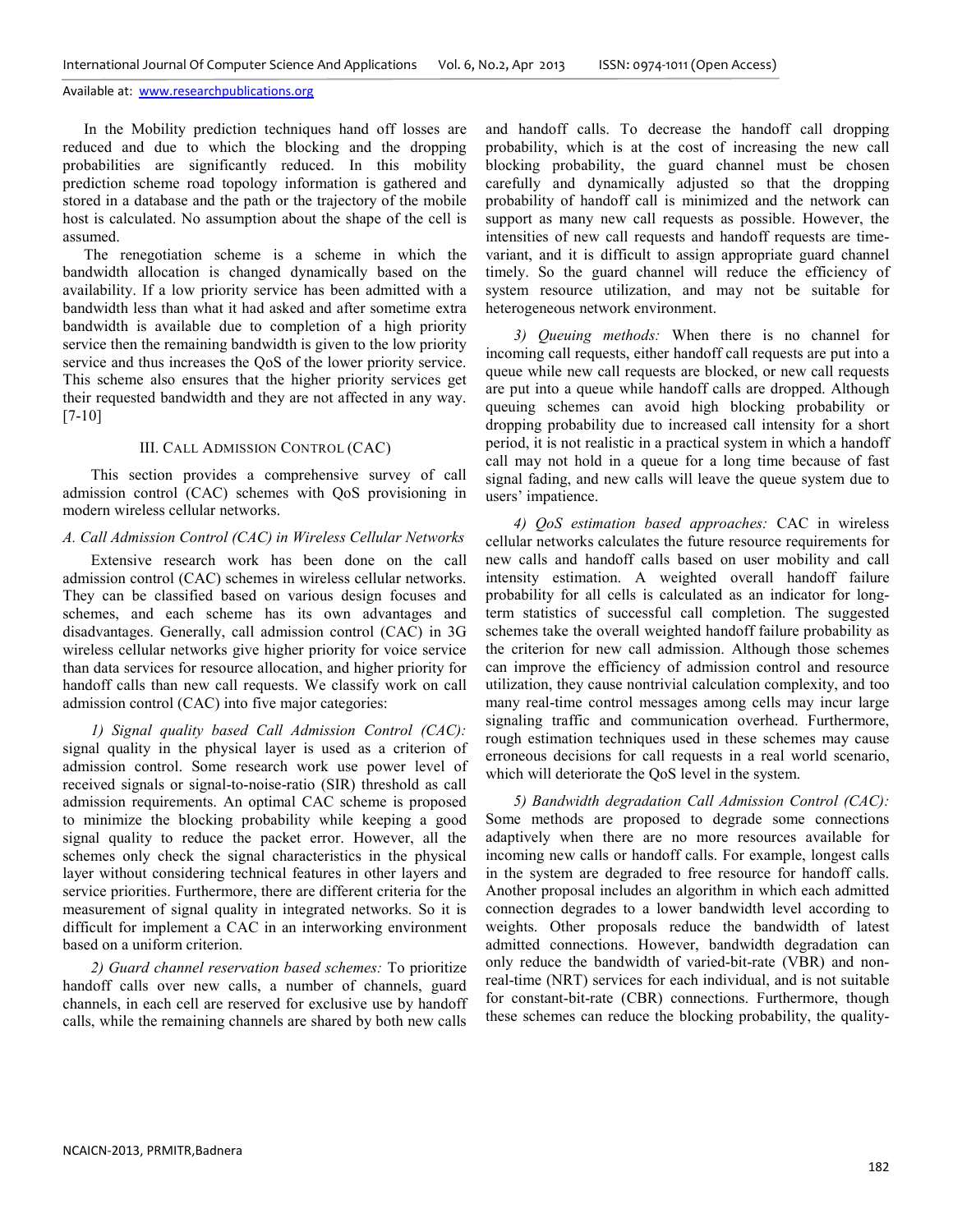of-service (QoS) level in the network cannot avoid deteriorating after degradation, and the overall utilization ratio may not be improved.

#### *B. Call Admission Control (CAC) Scheme*

In the CAC algorithm new call arrival rates are estimated continuously and if they are higher than a predetermined level some calls are blocked irrespective of whether a channel is available or not. The objective of this scheme is to maintain the new call arrival rate lesser than a predetermined level. In this scheme a comparison is made with the existing two schemes namely pre-request scheme and the guard channel scheme and various advantages and disadvantages are given for the two schemes and then a CAC scheme is developed which provides a better quality-of-service (QoS) than the existing two schemes. The two metrics used for QoS in this algorithm are Forced Termination Probability (FTP) which is defined as the ratio of the number of calls which are forced to terminate because of failed handoff to the number of calls that successfully entered the network. Another metric is the Successful Call Completion Rate (SCCR) which is defined as the number of calls which are completed successfully in a unit time by each cell. So lower FTP and higher SCCR is what ideal algorithms will try to achieve and this algorithm achieves that. [8]

In the CAC scheme the acceptable load is calculated based on simulation results and this value is used for comparison purpose. The estimated load is also calculated and it is checked with the acceptable load. If the estimated load is lesser than or equal to the acceptable load, then attempts are made to allocate channels for all the incoming calls. If the estimated load is greater than the acceptable load then only a fraction of the incoming calls will be allocated channels and the remaining fraction of the calls will be discarded even if there are available channels. This is called pre-blocking of channels and this scheme improves the FTP and SCCR of the profiled users. [8]

 Our proposed algorithm differs from those algorithms in terms of using the cell load as an admission criteria and also using queuing as an additional priority techniques for handoff calls. Also, the handoff calls is divided into three classes (video, voice & data), each has its own QoS requirements. Our CAC scheme gives preferential treatment to high priority calls, such as handoff calls, by reserving some bandwidth to reduce handoff failures. In addition, queuing is also used to enhance the handoff success probability. The algorithm uses the effective load as an admission criterion and applies different thresholds for new and handoff calls. Finally, the study considers three types of services: data, voice and video calls.

This CAC scheme has the following steps: when a call arrives, load factor threshold for new and handoff calls and QoS requirements are determined firstly. Then the load increase of the arrived call and the current cell load factor before accepting

the arrived call are calculated. After calculating the current load of the target cell i, it is compared with the load factor threshold of the arrived call of type i. If the current cell load factor plus the load increase is less than or equal the required load factor threshold for the arrived call, then the arrived call can be admitted to enter the target cell. Otherwise, the arrived call is queued or rejected based on queue availability. Queued soft handoff calls can be accepted if sufficient bandwidth gets available, or can be terminated due to timeout. [3]



Fig. 1 Call Admission Control (CAC) Scheme (Proposed)

 Proposed Algorithm is evaluated based on three QoS metrics: The blocking probability for newly originating calls, the forced termination probability and the total system carried traffic.

 New calls and handoff calls are treated differently. Handoff calls are given higher priority to new calls, and load factor threshold for handoff calls and new calls are also different. Handoff calls share residual capacity exclusively besides sharing available capacity with new calls. In simulation we consider the following three scenarios:

*1) Scenario1:* All call services classes (new calls and handoff calls) are treated equally where they have the same load threshold and no queuing is used.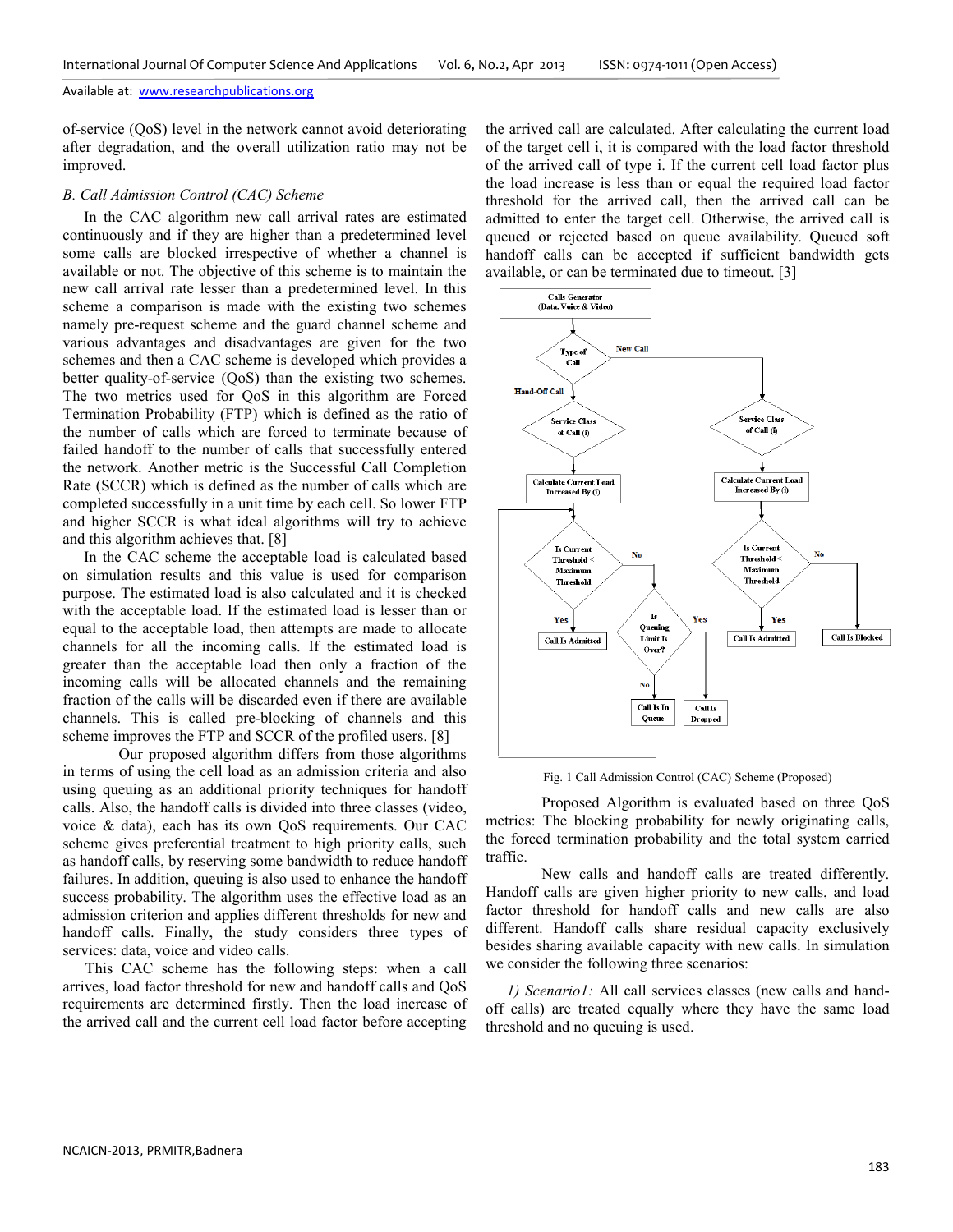*2) Scenario2:* Same as 1, and in addition to that, the handoff calls are allowed to be queued till the resource is available or the time out is reached.

*3) Scenario3* (proposed algorithm): Same as 2, and in addition to that, the handoff calls have higher load threshold than new calls. This scenario is repeated using different channel holding times. [3]

## IV. MAIN REASONS FOR USING CALL ADMISSION CONTROL (CAC) SCHEMES TO GUARANTEE QUALITY-OF-SERVICE (QOS) PARAMETERS

#### *A. Signal Quality*

Call admission control (CAC) is essential to guarantee the signal quality in interference-limited wireless networks. For instance, CDMA wireless cellular networks have a soft capacity limit so that the more loaded the network is, the more deteriorated is the signal quality for users in terms of the interference level or the signal to interference ratio (SIR). Hence, CAC schemes admit users only if it can maintain a minimum signal quality to admitted users (including the new call and existing calls). In this case, the admission criterion can be the number of users (per cell and/or per group of neighbor cells), interference level or SIR, total transmitted power by BS, or received power by either BS or the mobile station. [25]

#### *B. Call Dropping Probability*

Since dropping an active call is usually more annoying than blocking a new call, CAC is employed in bandwidth-limited wireless cellular networks to control the handoff failure probability (PHF). This can be implemented by reserving some resources for handoff calls exclusively. The admission criterion can be either the number of users (per class in a multiple-class system) or an estimate of handoff failure probability. Resources availability can also be used as a criterion for admission. Whatever the used admission criterion, handoff calls receive less stringent admission conditions compared with a new call, which might lead to an increase in the new call blocking rate (PB). [25]

#### *C. Packet-Level Parameters*

When packet-oriented services are provided by wireless networks, network overloading can cause unacceptable excessive packet delay and/or delay jitter. The throughput level at the network or user level can also be dropped to unbearable levels. Therefore, CAC should be used to limit the network level to guarantee packet-level QoS parameters (packet delay, delay jitter, and throughput). In this case, the number of users,

resource availability and/or an estimate of the packet-level QoS parameters can be utilized as an admission criterion. [25]

#### *D. Transmission Rate*

Call admission control (CAC) schemes are used in wireless cellular networks offering data services to guarantee a minimum transmission rate. The use of CAC to ensure a minimum transmission rate has been studied extensively in wire line networks. The problem, however, is more complicated in wireless networks because of user mobility (implying handoff and link quality variations), limited bandwidth, and mutual co channel interference. [25]

## V. CONCLUSION

CAC research remains an exciting area. The state of the art in CAC suggests that existing CAC schemes may not handle many of the challenges about multimedia services in wireless cellular networks for the provision of QoS.

Wireless cellular networks will have different QoS requirements because QoS playing a major & important role in wireless cellular networks. In this paper we have seen the various CAC schemes for maintaining the QoS in wireless cellular networks but each one of them has its own advantages and disadvantages.

We propose QoS based call admission control (CAC) scheme for a 3G wireless cellular network for the provision of QoS. Our proposed scheme is prioritized based hence for giving the priority to handoff calls over new calls; we introduce queuing technique because our main focus is to reduce the handoff failures. Also the performance analysis of our scheme with different scenarios is became a keynote of our study. Finally we expect that our scheme reduces the drop handoff calls and increases the total system capacity; hence the GoS/QoS and the system performance can significantly be enhanced.

#### **REFERENCES**

- [1] H. Y. Ng, K. T. KO and K. F. Tsang, 0-7803-8920-4/05/@ IEEE, "3G Mobile Network Call Admission Control Scheme Using Markov Chain".
- [2] Xue-Wu Zhang Gang Hu, "Strategies of improving QOS for Video Transmission over 3G Wireless Network".
- [3] Salman Al-Qahtani, Ashraf Mahmoud, "A Prioritized Uplink Call Admission Control Algorithm for 3G WCDMA Cellular Systems with Multi-Services".
- [4] "Quality of Service (QoS) Concept and Architecture," June 2006, 3GPP 23.107 V7.4.0.
- [5] "End-to-End Quality of Service (QoS) Concept and Architecture," June 2006, 3GPP 23.207 V6.6.0.
- [6] Lecture Notes of Prof. Raj Jain in QoS, Apr 2006
- [7] Jianchang Yang, D.Manivannan and Mukesh Singhal, "A Fault Tolerant Dynamic Channel Allocation Scheme for Enhancing QoS in Cellular Networks"